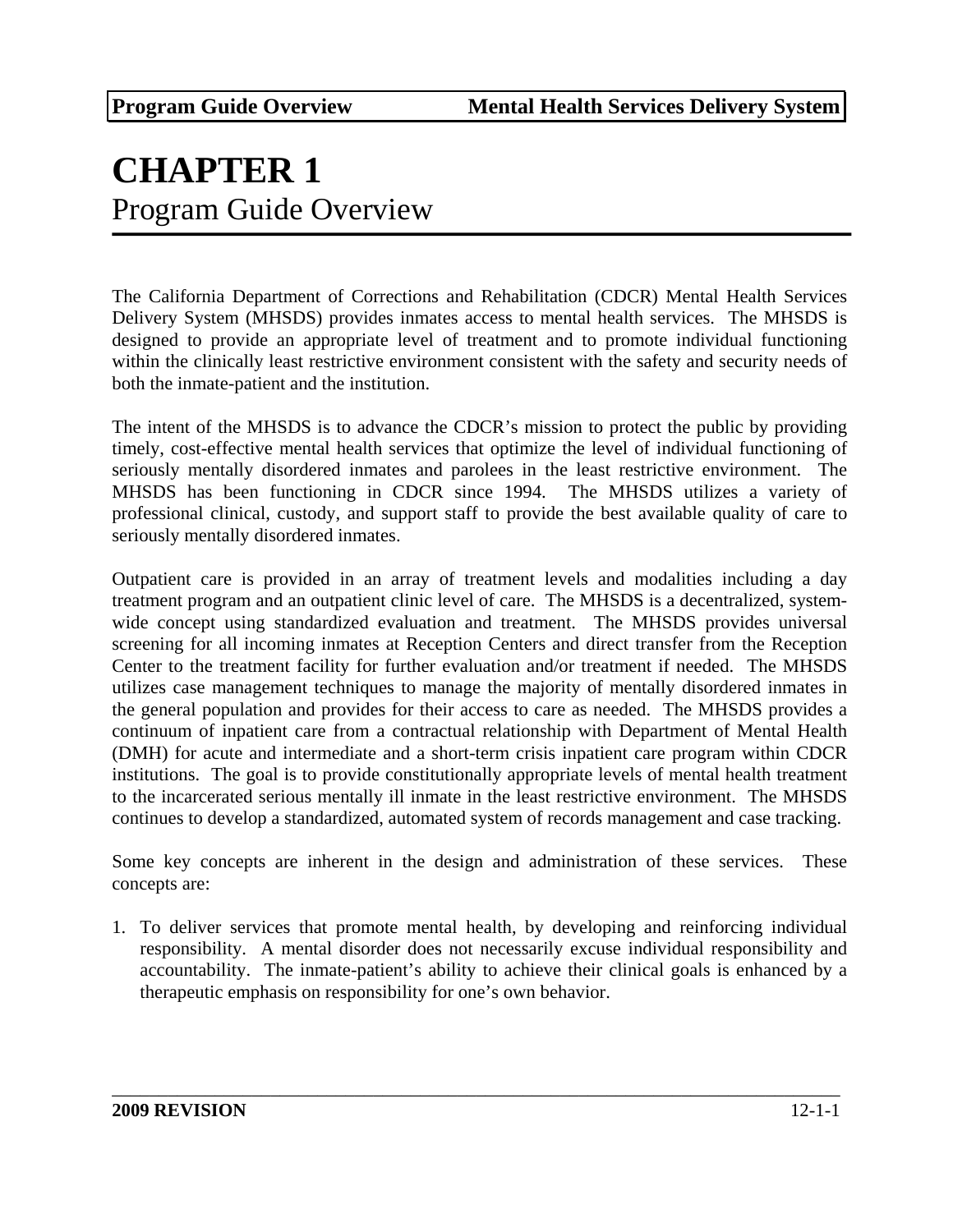- 2. To promote understanding that mental health treatment is a sensible administrative approach to managing inmate-patients when behavioral expressions of their mental disorder disrupt their ability to adequately function and program during confinement.
- 3. To provide all services with strict observance of Utilization Management guidelines, as a reminder to fiscal responsibility regarding the use of taxpayer funds, which are a limited resource.

The MHSDS uses a variety of therapeutic strategies. The goals of treatment in MHSDS are to help inmates adjust to the prison environment, to optimize appropriate personal functioning, and to help inmates accept responsibility for their behavior. An inmate's offense and institutional behavior, rather than the need for treatment, determine the level of custody placement.

At each institution, the MHSDS operates under the management of the Chief of Mental Health or the Clinical Director. This individual is typically the Chief Psychiatrist, Chief Psychologist, or Senior Psychologist. Mental Health staff are under the supervision of the institution's Health Care Manager. Success of the MHSDS requires that the mental health staff work cooperatively with other Health Care units in the institution, including Health Records, Pharmacy, Lab, and Nursing. It also requires that mental health staff work cooperatively with the institution's correctional and institution support staff.

# **A. REASONABLE ACCOMMODATIONS FOR INMATES**

The CDCR provides access to its programs and services to inmates with disabilities, with or without reasonable accommodation, consistent with legitimate penological interests. No qualified inmate with a disability as defined in Title 42 of the United States Code, Section 12102 shall, because of that disability, be excluded from participation in or denied the benefits of services, programs, or activities of the CDCR or be subjected to discrimination. All institutions housing inmates with disabilities will ensure that housing and programming are reasonable and appropriate in a manner consistent with their mission and CDCR policy.

Reasonable accommodations shall be afforded to inmate-patients with disabilities, e.g., visually impaired, hearing impaired, speech impaired, learning disabled, and developmentally disabled, to ensure equally effective communication during contacts of any kind that occur within the MHSDS. Auxiliary aids that are reasonable, effective, and appropriate to the needs of the inmate-patient shall be provided when simple written or oral communication is not effective. Such aids may include qualified sign language interpreters, readers, sound amplification devices, captioned television/video text displays, Telecommunication Devices for the Deaf (TDD), audio taped texts, Braille materials, large print materials, and signage. For developmentally disabled inmate-patients, equally effective communication may require reviewing the CDCR 128C-2, *Developmental Disability Program Screening Results*, that documents the adaptive support services required by the inmate-patient.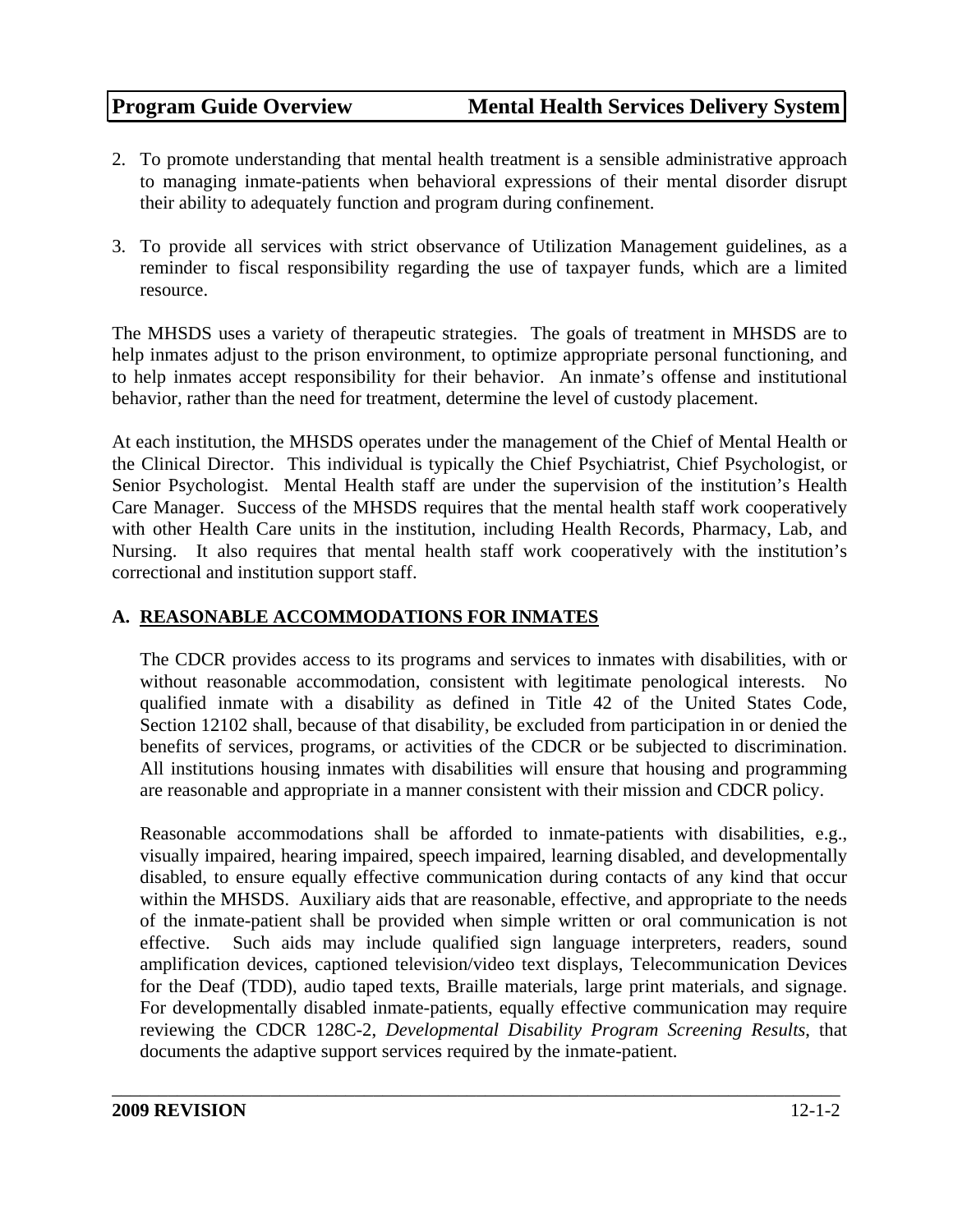It is the obligation of CDCR staff, including mental health clinicians, to provide effective communication under all circumstances. The degree of accommodation that is required shall be determined on a case-by-case basis.

In any case in which a question may arise as to the inmate's ability to comprehend, staff shall document the determination that the inmate understood the process during all clinical contacts and shall record the basis for that determination and how the determination was made. This shall be recorded on the documentation of the clinical contact, such as the CDCR Form 7230- MH, Interdisciplinary Progress Note. Examples of documentation of effective communication include, "the responsive written notes generated by a hearing impaired inmate indicated that he/she understood the process," "the sign language interpreter appeared to communicate effectively with the hearing impaired inmate as indicated by the inmate's substantive response via sign language," or, "the inmate was able to summarize instructions given to him/her." To the extent that written notes are used to effectively communicate with an inmate-patient, those notes shall be attached to the documentation of that clinical contact and filed in the Unit Health Record (UHR).

# **B. PRIMARY COMPONENTS**

*Crisis Intervention* A crisis is defined as a sudden or rapid onset or exacerbation of symptoms of mental illness, which may include suicidality or other aberrant behavior which requires immediate intervention. Crisis intervention is provided at all institutions to inmate suffering from a situational crisis or an acute episode of mental disorder. The first step in providing crisis intervention is adequate training for all institutional staff in the recognition of mental health crisis symptoms, a plan for immediate staff response, and procedures for referral to clinical staff. Custody and clinical staff cooperation is critical to ensure that an inmate in a mental health crisis is treated as soon as possible.

*Comprehensive Services* The MHSDS offers comprehensive services and a continuum of treatment for all required levels of care. In addition to standardized screening and evaluation, all levels of care found in a county mental health system are represented in the CDCR MHSDS programs. All levels of care include treatment services provided by multiple clinical disciplines, and development and update of treatment plans by an Interdisciplinary Treatment Team (IDTT), which includes appropriate custody staff involvement.

*Decentralized Services* Mental health services are geographically decentralized by making basic services widely available. All levels of care, except inpatient hospitalization, are available at most geographically-defined Service Areas (see Section E). Case management and crisis intervention are provided at all institutions.

*Clinical and Administrative Oversight* In coordination with each institution, the CDCR Division of Correctional Health Care Services (DCHCS) and Division of Adult Institutions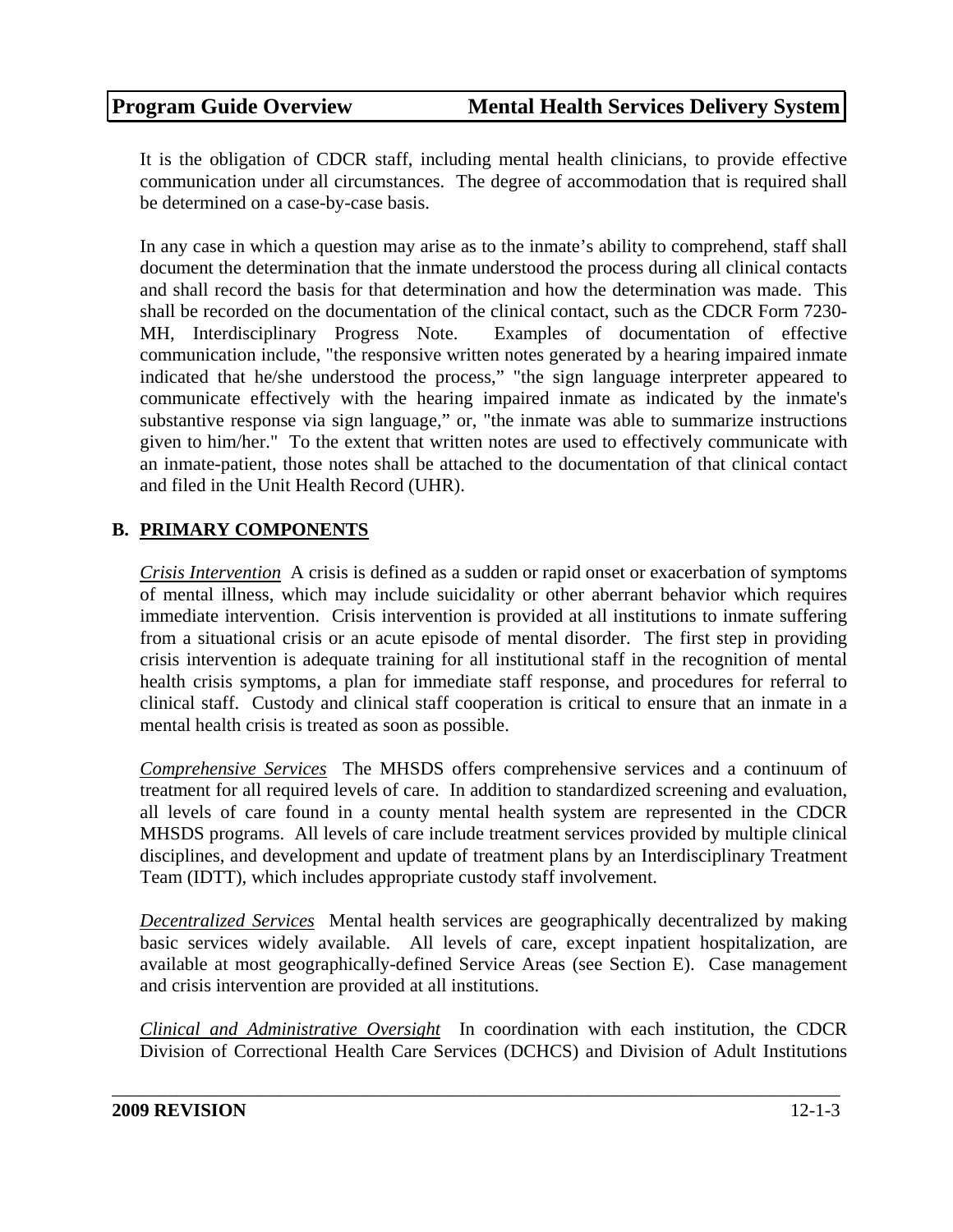will continue to update standardized program policy and develop a system for monitoring delivery of program services. The CDCR shall develop an annual review schedule of the MHSDS Program Guide, according to the Inmate Medical Services Policies and Procedures, *Chapter 8, Implementation and Review of Health Care Policies and Procedures*. A systemwide automated tracking and records system continues to evolve to support administrative and clinical oversight.

*Standardized Screening* Access to mental health services is enhanced for all inmates through standardized screening of all admissions at Reception Centers. Standardized screening ensures that all inmates have equal and reliable access to services. The data generated by standardized screening provides the CDCR with necessary information to improve the assessment of mental health service needs. If screening reveals indicators of mental disorder, such as prior psychiatric hospitalization, current psychotropic medication, suicidality or seriously maladaptive behaviors, follow-up evaluation by a clinician shall determine the immediate treatment needs of the inmate. Early identification of an inmate's mental health needs will provide an appropriate level of treatment and promote individual functioning within the clinically least restrictive environment consistent with the safety and security needs of both the inmate-patient and the institution. Avoiding the utilization of more expensive services will aid in budget containment.

*Pre-Release Planning* This component of service, in conjunction with the Correctional Counselor's preparation of the CDCR 611, *Release Program Study*, focuses on preparing the seriously mentally disordered inmate-patient for parole. Its objective is to maximize the individual's potential for successful linkage and transition to the Parole Outpatient Clinic, or, if required, to inpatient services in the community or the Mentally Disordered Offender Program operated at the DMH facilities. In the case of paroling inmate-patients, this includes facilitating the work of the Parole and Community Services Division's Transitional Case Management Program.

# **C. REFERRALS TO MENTAL HEALTH**

Any inmate can be referred for mental health services at any time. Inmates who are not identified at Reception or upon arrival at an institution as needing mental health services, may develop such needs later. Any staff members that have concerns about an inmate's mental stability are encouraged to refer that inmate for evaluation by a qualified mental health clinician (psychiatrist, psychologist, or clinical social worker). Under certain circumstances, referral to mental health may be mandatory. A referral to mental health should be made whenever:

• An inmate demonstrates possible symptoms of mental illness or a worsening of symptoms.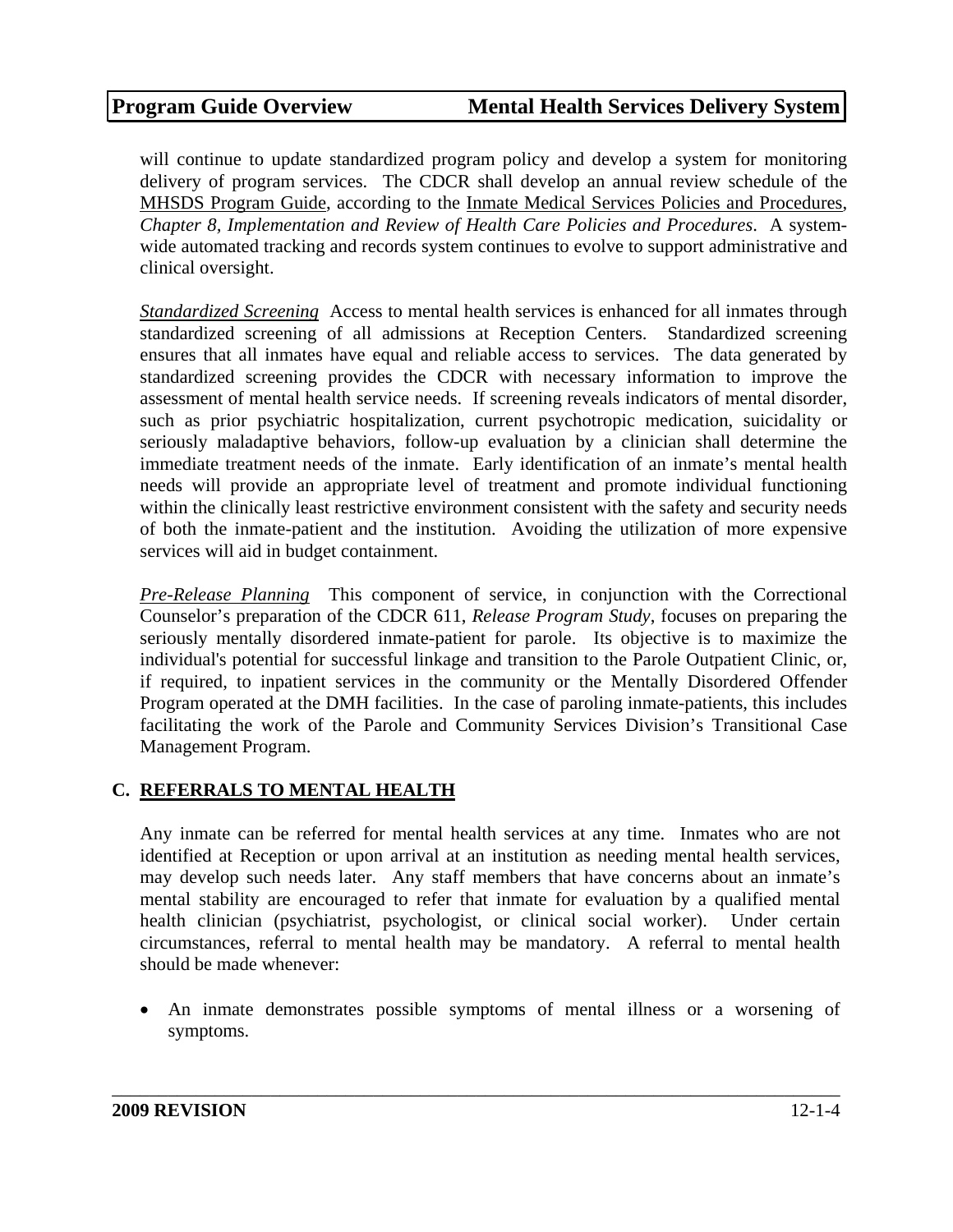- An inmate verbalizes thoughts of suicide or self-harm behavior.
- Upon return from court when an inmate has received bad news such as a new sentence that may extend their time.
- An inmate has been identified as a possible victim per the Prison Rape Elimination Act.
- An inmate demonstrates sexually inappropriate behavior as per the Exhibitionism policy.
- An inmate who is written up for a disciplinary infraction was demonstrating bizarre, unusual, or uncharacteristic behavior when committing the infraction.
- An inmate placed into Administrative Segregation indicates suicidal potential on the prescreening, or rates positive on the mental health screening, or gives staff any reason to be concerned about the inmate's mental stability, such as displaying excessive anxiety.
- Upon arrival to an institution when the inmate indicates prior mental health treatment and medications, especially if not previously documented.

Referrals to mental health may be made on an Emergent, Urgent, or Routine Basis. An inmate deemed to require an Emergent (immediate) referral shall be maintained under continuous staff observation until evaluated by a licensed mental health clinician. An Urgent referral is to be seen within 24 hours. A Routine referral should be seen within five working days.

Referrals are made on the CDCR-MH5*, Mental Health Referral Chrono*, and forwarded to the mental health office. Emergent and Urgent referrals should also be made by phone to facilitate a timely response. The referral chronos, when received at the mental health office, are logged, entered into the data tracking system, and scheduled for follow-up with the appropriate clinician.

Inmates may also self-refer for a clinical interview to discuss their mental health needs. Inmate self-referrals shall be collected daily from each housing unit, and processed the same way as staff referrals.

# **D. TREATMENT CRITERIA FOR THE LEVELS OF CARE**

### **Overall Treatment Criteria**

Overall treatment criteria have been developed for the MHSDS. An inmate must meet the criteria in 1, 2, or 3 below, in order to receive MHSDS treatment at any level of care: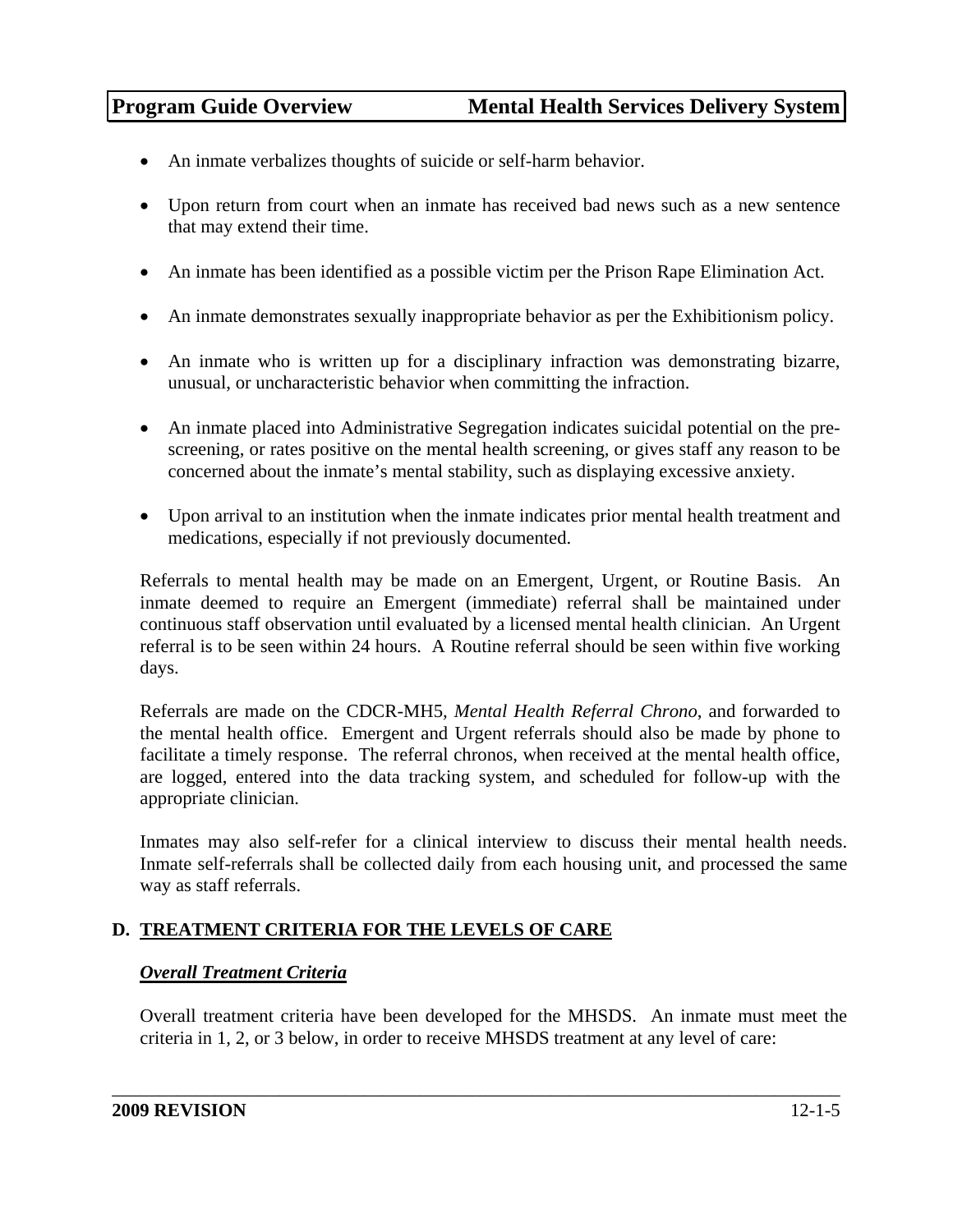1. Treatment and monitoring are provided to any inmate who has *current* symptoms and/or requires treatment for the current Diagnostic and Statistical Manual diagnosed (may be provisional) Axis I serious mental disorders listed below:

**Schizophrenia (all subtypes) Delusional Disorder Schizophreniform Disorder Schizoaffective Disorder Brief Psychotic Disorder Substance-Induced Psychotic Disorder (exclude intoxication and withdrawal) Psychotic Disorder Due To A General Medical Condition Psychotic Disorder Not Otherwise Specified Major Depressive Disorders Bipolar Disorders I and II** 

2. Medical Necessity Mental health treatment shall be provided as needed. Treatment is continued as needed, after review by an IDTT, for all cases in which:

**Mental health intervention is necessary to protect life and/or treat significant disability/dysfunction in an individual diagnosed with or suspected of having a mental disorder. Treatment is continued for these cases only upon reassessment and determination by the IDTT that the significant or life threatening disability/dysfunction continues or regularly recurs.**

- 3. Exhibitionism Treatment is required when an inmate has had at least one episode of indecent exposure in the six-month period prior to the IDTT that considers the need for exhibitionism treatment and the inmate patient is either:
	- Diagnosed with Exhibitionism, or
	- Meets the alternate criteria. (*Alternate Criteria:* An inmate who meets all criteria for the diagnosis of Exhibitionism, except that the victim was not an "unsuspecting stranger" but was a staff member or inmate who did not consent to or encourage the behavior.)

(A diagnosis of Exhibitionism is not required for inmates who meet the alternate criteria.)

# **Specific Treatment Criteria**

In addition to the overall treatment criteria above, an inmate must meet the following specific treatment criteria to receive treatment at a specific level of care: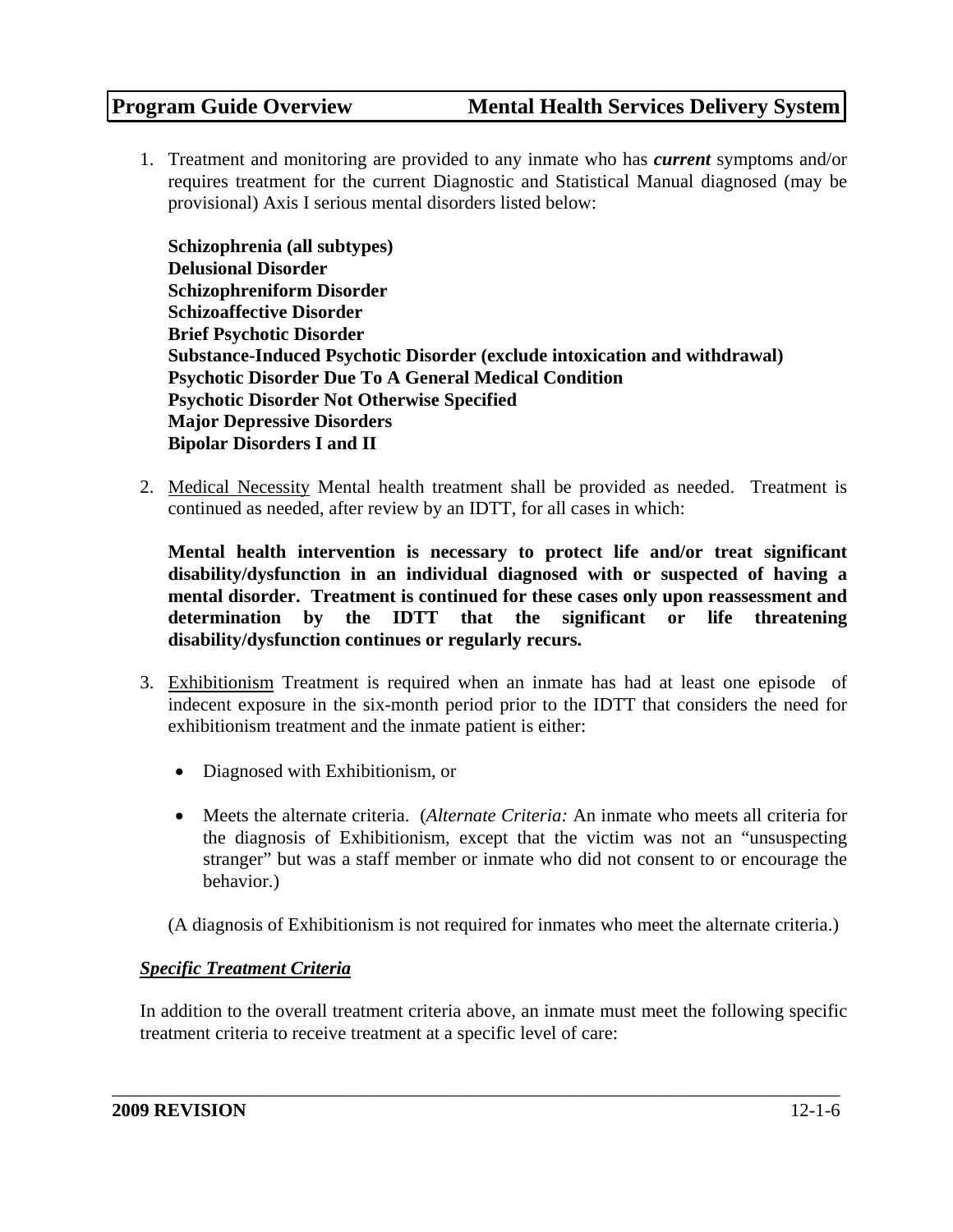### 1. Correctional Clinical Case Management System

- Stable functioning in the general population, Administrative Segregation Unit (ASU) or Security Housing Unit (SHU); and
- Criteria not met for higher levels of care; and
- Exhibits symptom control, or is in partial remission as a result of treatment.
- These conditions usually result in Global Assessment of Functioning (GAF) scores of 50 and above.

Correctional Clinical Case Management System (CCCMS) is located at all institutions [except California Conservation Center (CCC), Calipatria State Prison (CAL), Centinela State Prison (CEN), Chuckwalla Valley State Prison (CVSP), and Ironwood State Prison (ISP). These prisons provide necessary care until the inmate-patient can be transferred] to provide care, monitoring and follow-up services to inmate-patients whose condition is relatively stable and whose symptoms are largely controlled. This may include a response to symptoms that require only a brief intervention, such as a psychotherapy session or an adjustment in medications. While mentally disordered, these inmate-patients can function in the general population and do not require a clinically structured, therapeutic environment.

All inmates, including those in SHU or ASU, needing crisis intervention and/or continued treatment also receive services from CCCMS staff. Details for provision of services in ASU and SHU are found in their respective chapters of the Program Guide.

- 2. Enhanced Outpatient Program
	- Acute Onset or Significant Decompensation of a serious mental disorder characterized by increased delusional thinking, hallucinatory experiences, marked changes in affect, and vegetative signs with definitive impairment of reality testing and/or judgment; and/or
	- Inability to function in General Population based upon:
		- a. A demonstrated inability to program in work or educational assignments, or other correctional activities such as religious services, self-help programming, canteen, recreational activities, visiting, etc. as a consequence of a serious mental disorder; or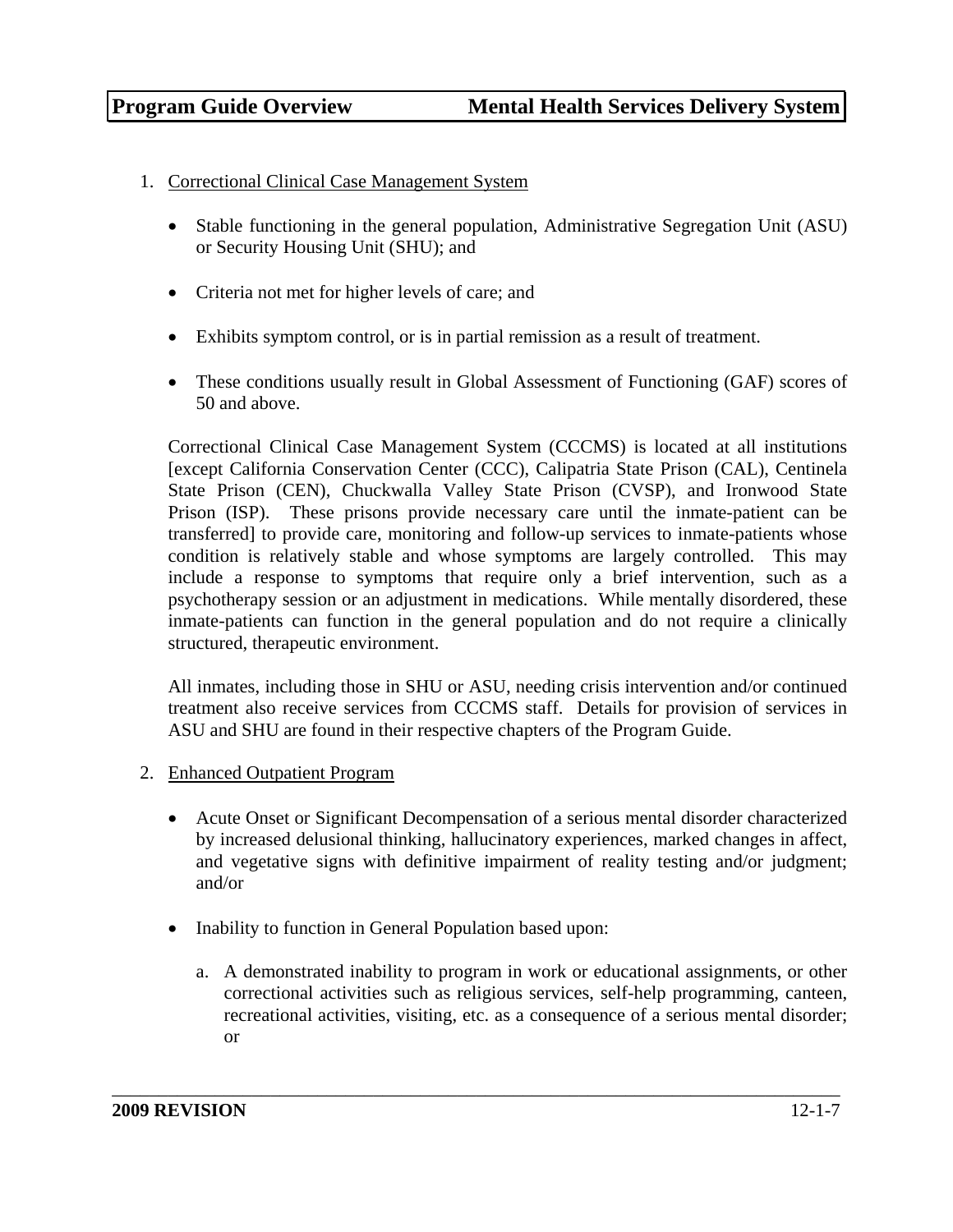- b. The presence of dysfunctional or disruptive social interaction including withdrawal, bizarre or disruptive behavior, extreme argumentativeness, inability to respond to staff directions, provocative behavior toward others, inappropriate sexual behavior, etc., as a consequence of serious mental disorder; or
- c. An impairment in the activities of daily living including eating, grooming and personal hygiene, maintenance of housing area, and ambulation, as a consequence of serious mental disorder.
- These conditions usually result in a GAF of less than 50.

Enhanced Outpatient Program (EOP) provides care to mentally disordered inmate-patients who would benefit from the structure of a therapeutic environment that is less restrictive than inpatient settings. This may include response to crisis symptoms which require extensive treatment, but can be managed as outpatient therapy with several psychotherapy sessions or medication adjustment with follow-up visits.

These inmate-patients do not require continuous nursing care. Often, they are transitioning from inpatient care in a DMH hospital or the Mental Health Crisis Bed (MHCB). They may also have a serious mental illness that is of long duration with moderate to severe and persistent functional impairments. The EOP's structured program of treatment and supportive activities will, in many cases, build on therapeutic improvements made in a hospital program or MHCB. EOP will release cases which have successfully completed treatment to CCCMS. The EOP is located in a designated living unit at the hub institution.

# 3. Mental Health Crisis Bed Placement

- Marked Impairment and Dysfunction in most areas (daily living activities, communication and social interaction) requiring 24-hour nursing care; and/or:
- Dangerousness to others as a consequence of a serious mental disorder, and/or dangerousness to self for any reason.
- These conditions usually result in a GAF score of less than 30.

All inmate-patients admitted to a MHCB are discharged within ten days, with scheduled appropriate clinical follow-up, to outpatient care or the general population or are transferred to DMH inpatient care. Stays of over ten days must be approved by the Chief of Mental Health, or designee. The MHCB also provides short-term inpatient care for seriously mentally disordered inmate-patients awaiting transfer to a hospital program or being stabilized on medication prior to transfer to a less restrictive level of care. The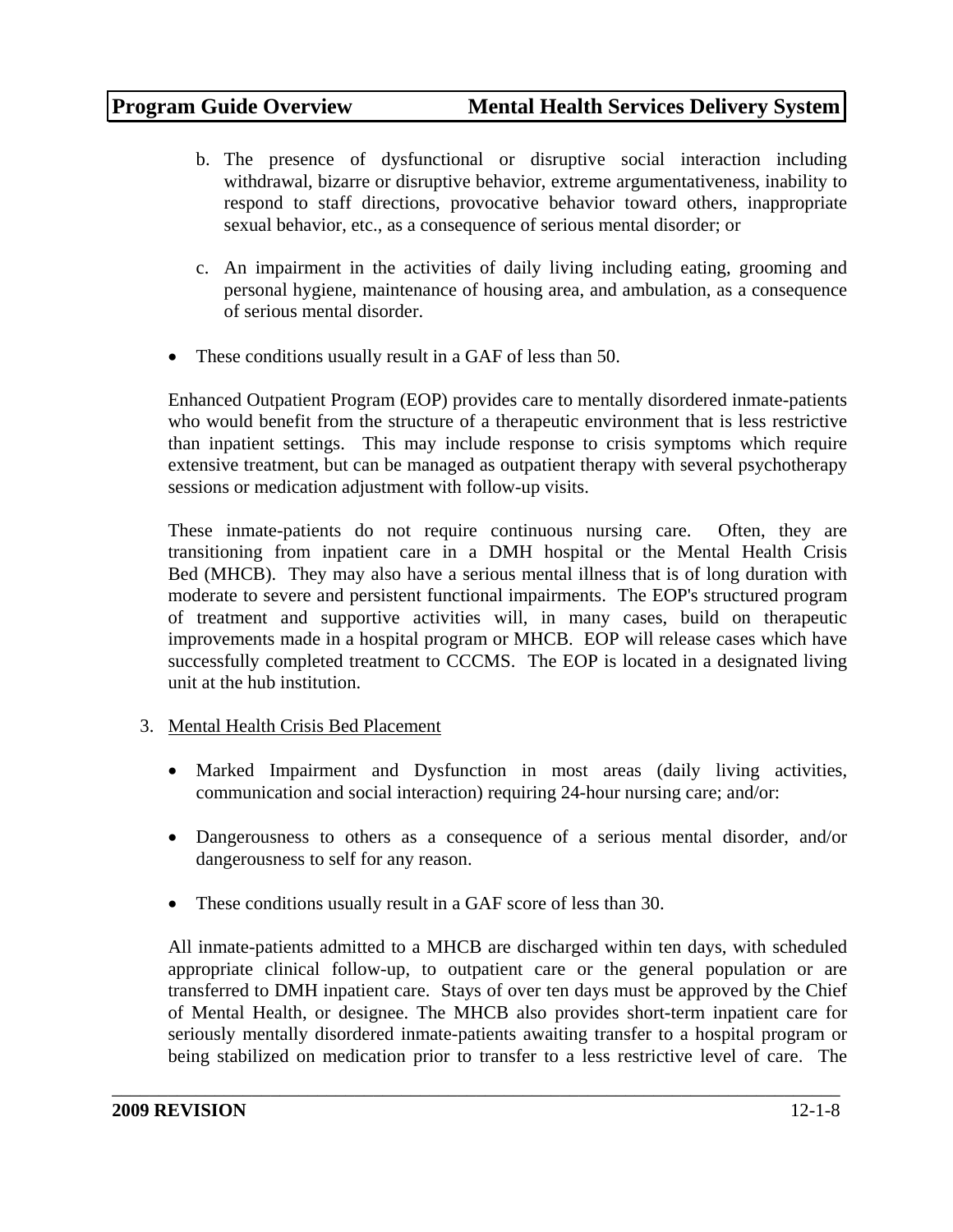MHCB is a part of a licensed General Acute Care Hospital (GACH), Skilled Nursing Facility (SNF), or a Correctional Treatment Center (CTC) offering 24-hour basic medical, nursing, and other health services. A Central Health Services building which houses CTC services houses the MHCB beds, staff offices and therapy space. In the CTC, the MHCB runs its short-term crisis care program under the CTC "optional mental health treatment program" regulations. In a GACH or SNF, the MHCB are under the "distinct part Psychiatric" licensing regulations.

### 4. DMH Inpatient Hospital Care

Referral to inpatient programs provided via contract with the DMH is available for inmate-patients whose conditions cannot be successfully treated in the outpatient setting or in short-term MHCB placements. Both acute and intermediate care programs are offered in facilities for both male and female inmate-patients. Specific criteria are noted in

Chapter 6, *Department of Mental Health Inpatient Program*.

The IDTT shall generally be responsible for developing and updating treatment plans. This process shall include input from the inmate-patient and other pertinent clinical information that may indicate the need for a different level of care. Referrals to higher levels of care shall be considered when the inmate-patient's clinical condition has worsened or the inmate-patient is not benefiting from treatment services available at the current level of care. Consideration of appropriate level of care shall be documented by the IDTT on a CDCR 7230-MH, *Interdisciplinary Progress Notes,* and shall include the justification for maintaining the current level of care or referral to a different level of care.

# **E. SERVICE AREAS**

The principal infrastructure for service delivery is the Service Area. A mental health Service Area assumes responsibility for mental health services; a medical Service Area, while it generally overlaps with that for mental health, is responsible for medical services. Several Service Areas report to a Regional Administrator.

Each Service Area consists of a group of two or more institutions in relative geographic proximity that share the full complement of services directly provided by CDCR. These services include all levels of care, except the Acute and Intermediate inpatient care provided through DMH. Each mental health Service Area has from one to three MHCB locations and one EOP located at its hub institution. CCCMS completes the delivery system within a Service Area. Staff handling CCCMS caseloads are at every institution.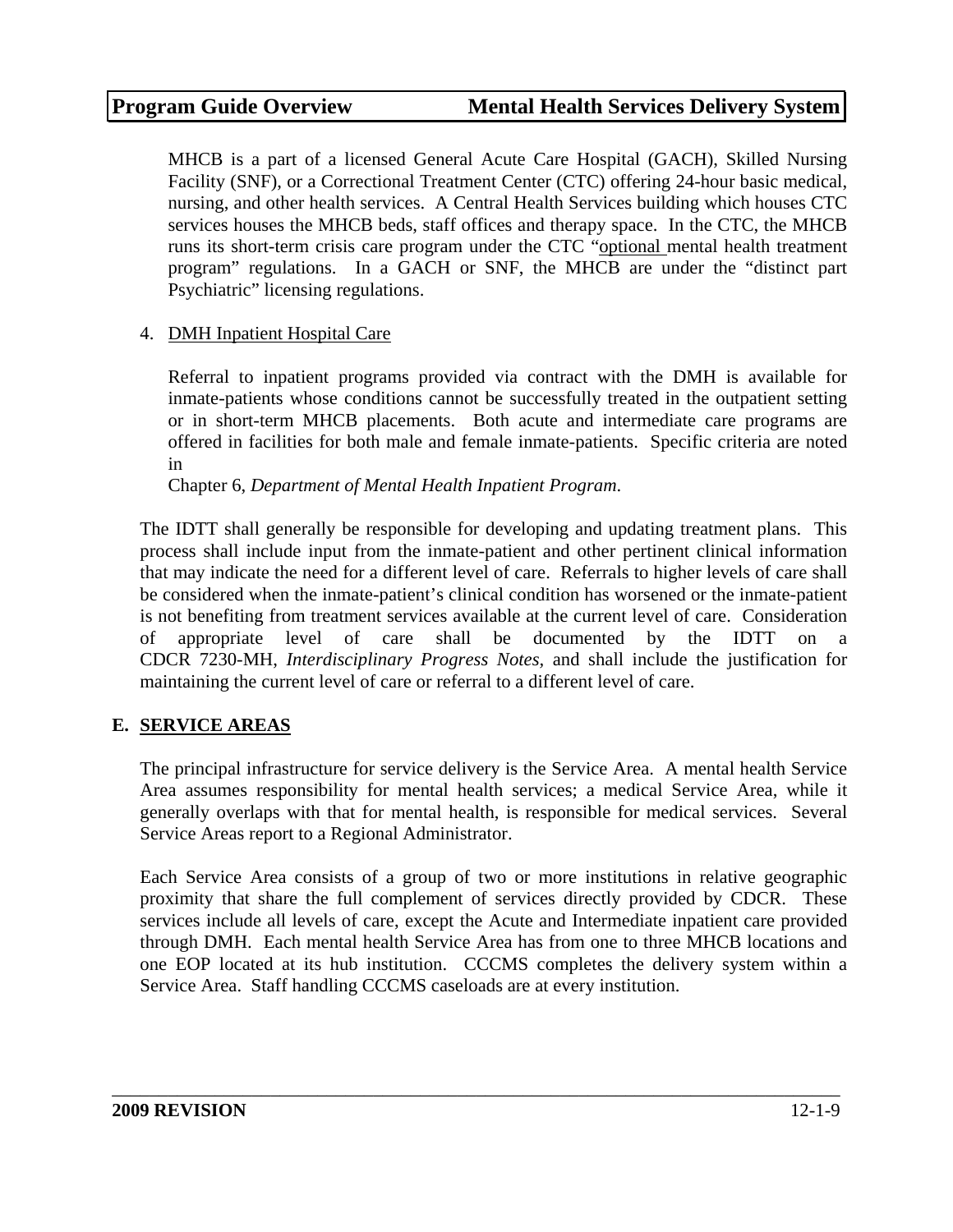# **F. CLINICAL PROGRAM GUIDE**

MHSDS Program Guide chapters have been developed for the MHCB, EOP, and CCCMS levels of care. Each chapter is organized into the following sections: Program Objectives, Population Served, Treatment Modalities, Staffing, and Patient Assessment and Case Review Procedures. Although these chapters define essential program content and delineate systemwide policies, each Service Area is expected to have written policies and specific operational procedures (derived from the Program Guide) articulated in ways that best address the unique needs of the specific Service Area and its institutions. Written policies and procedures are especially necessary for the MHCB to meet health facility licensing requirements.

# **G. STANDARD PROGRAM STAFFING**

Staffing for all programs is based on the Mental Health Staffing Workload Study, completed June 2007, which allocates both clinical and clerical support staff whom perform duties related to the provision of mental health services. CDCR may utilize contract staff as necessary to fulfill staffing requirements. Use of unlicensed psychologists and clinical social workers during the period they are gaining qualifying experience for licensure is governed by Section 1277 of the Health and Safety Code, and Section 5068.5 of the Penal Code.

Institutions may use pre-doctoral psychology interns who are trained and supervised by a licensed psychologist according to regulations in Sections 1287, 1287.1, and 1287.2 of Title 16, Division 13.1 of the California Code of Regulations. Institutions may also use social work interns who are currently enrolled in a master's program in social work according to regulations in Section 4996.15 of the California Business and Professions Code.

All newly hired psychiatrists must meet minimum credentialing criteria as follows:

1. Current board certification from the American Board of Psychiatry and Neurology or the American Osteopathic Board of Neurology and Psychiatry.

OR

2. Satisfactorily completed specialized training requirements in psychiatry in programs that, for a psychiatrist, are accredited by the Accreditation Council for Graduate Medical Education (ACGME) or Bureau of Osteopathic Education of the American Osteopathic Association (AOA) or certified by the Royal College of Physicians and Surgeons of Canada.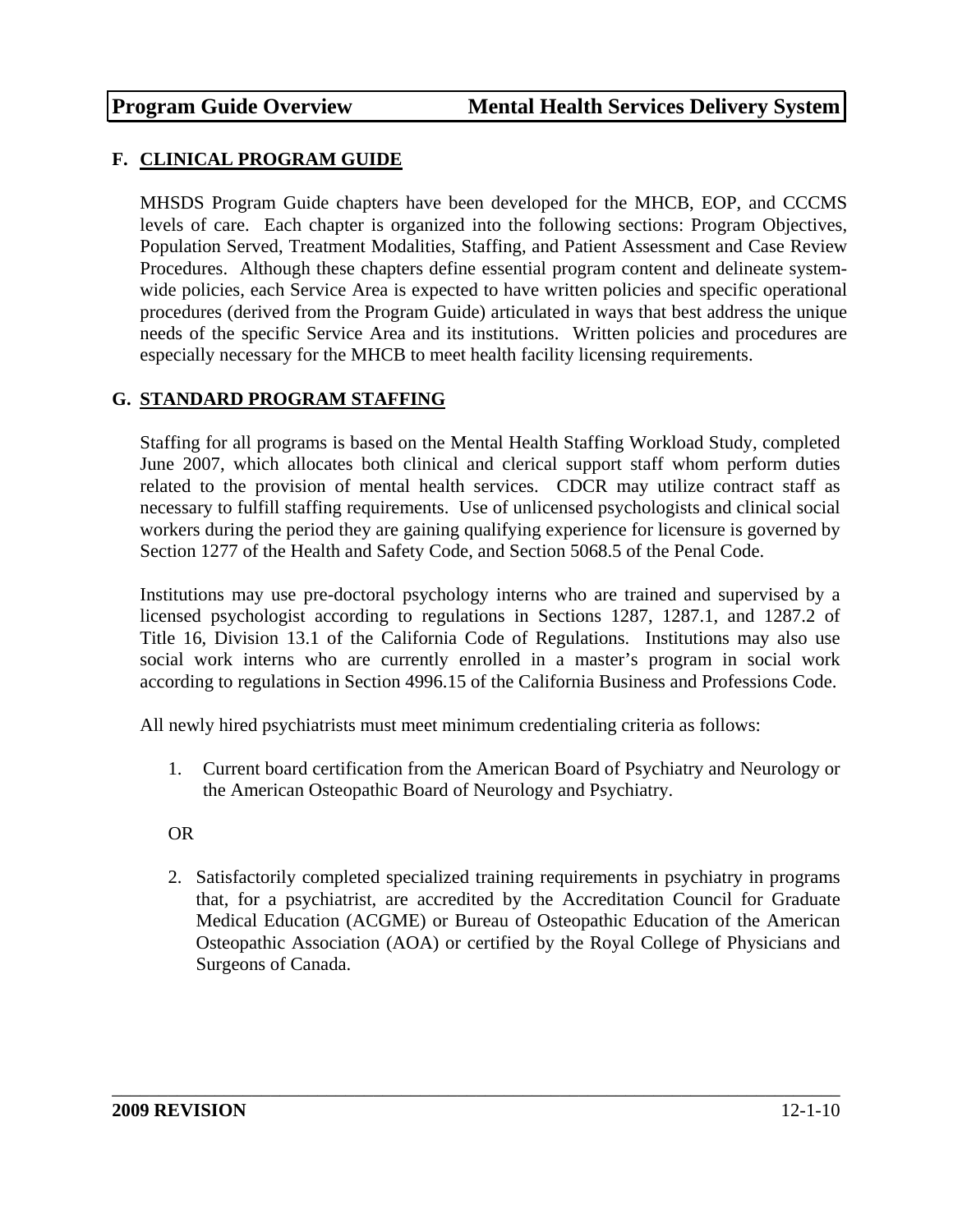a) Two patterns of training are acceptable:

# <sup>U</sup>**(i). Training Pattern One: A Three-Year Psychiatry Residency Program**

- A broad-based clinical year of ACGME or Bureau of Osteopathic Education of the AOA-accredited training in internal medicine, family practice, or pediatrics; or
- An ACGME or Bureau of Osteopathic Education of the AOA-accredited transitional year program that included a minimum of four months of primary care; or
- An AGCME or Bureau of Osteopathic Education of the AOA-accredited residency in a clinical specialty requiring comprehensive and continuous patient care.

### **AND**

Three full years of postgraduate, specialized residency training in a psychiatry program accredited by the ACGME or Bureau of Osteopathic Education of the AOA.

OR

# <sup>U</sup>**(ii) Training Pattern Two: A Four-Year Psychiatry Residency Program**

Four years of training in an ACGME or Bureau of Osteopathic Education of the AOA-accredited program in psychiatry is acceptable. A psychiatry PGY-1 must include at least four months of internal medicine, family practice, and/or pediatrics. This training must be in a clinical setting that provides comprehensive and continuous patient care. No more than one month of this requirement may be fulfilled by an emergency medicine rotation, as long as the experience predominantly involves medical evaluation and treatment, rather than surgical procedure. Neurology rotations may NOT be used to fulfill this four-month requirement.

(Exception: Any applicant who completed a residency program in psychiatry that was accredited by the ACGME or Bureau of Osteopathic Education of the AOA or certified by the Royal College of Physicians and Surgeons of Canada at the time the applicant completed the residency will qualify under this pattern of training upon CDCR verification that all residency requirements were successfully completed and if all other requirements are met.)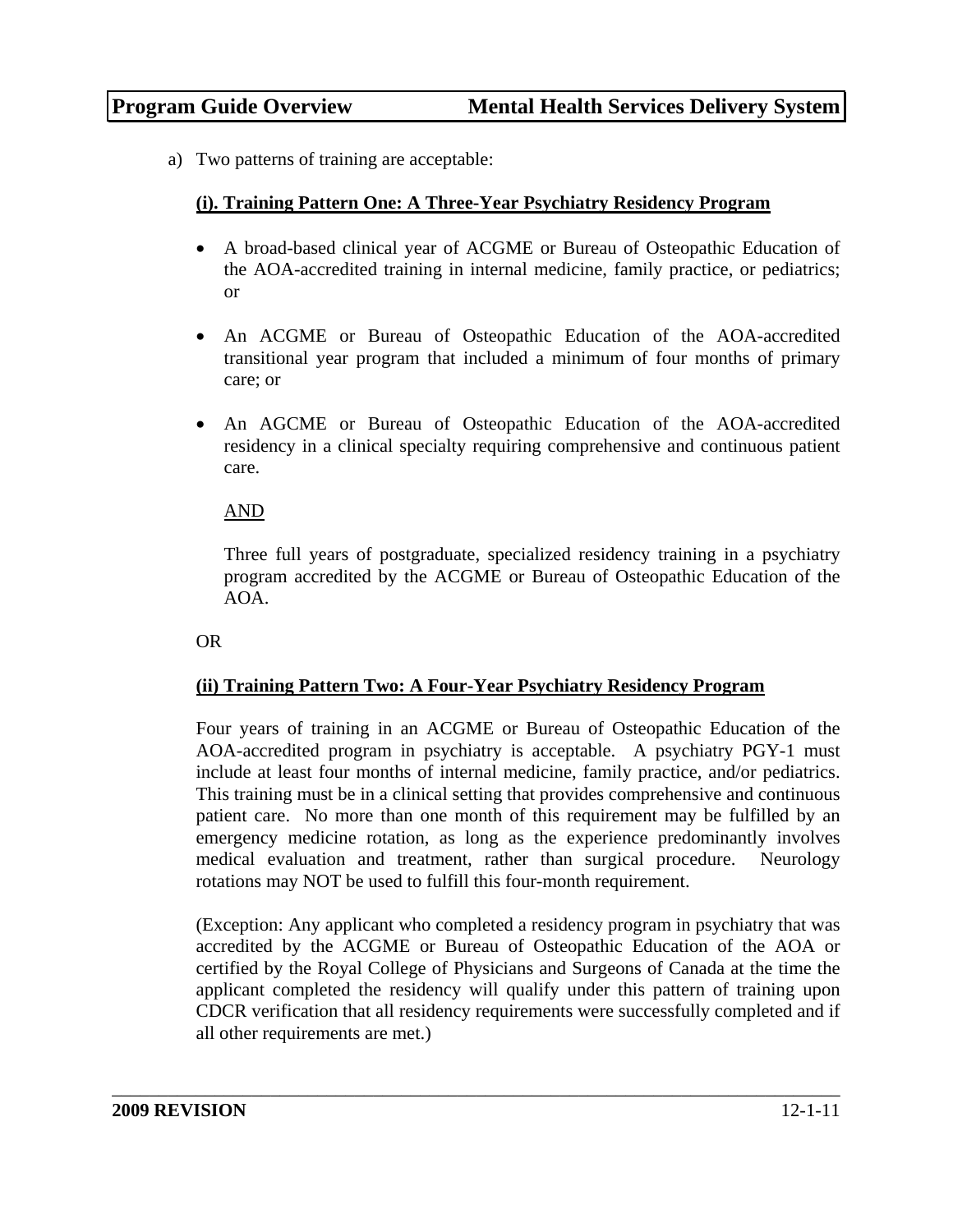If the candidate's training program(s) is not currently accredited by the ACGME or the Bureau of Osteopathic Education of the AOA, CDCR shall research the history of the program(s) to determine if it was accredited at the time the candidate attended and completed the training.

All osteopaths hired in the classification of psychiatrist before January, 2006, and presently in that classification must meet the above criteria or must undergo a court-mandated evaluation of their clinical competency for employment in the position of psychiatrist with the CDCR.

# **H. PARAMETERS OF CONFIDENTIALITY OF INMATE-PATIENT COMMUNICATIONS AND GUIDELINES FOR DISCLOSURE**

CDCR has developed a detailed policy to ensure that confidentiality of inmate-patient communications with mental health clinicians is protected. This policy, issued in a memorandum dated April 18, 2007*,* is Attachment A to the MHSDS Program Guide. The policy is accompanied by examples for the purpose of staff training. Clinicians, including psychiatrists, physicians, psychologists, clinical social workers, nurse practitioners, registered nurses, licensed vocational nurses, licensed psychiatric technicians, and recreational therapists, shall be trained in this policy. In addition, all staff members who intentionally, accidentally, or inadvertently overhear confidential communications (arising from clinical contacts such as cell front visits) are responsible for maintaining confidentiality of the communication. Custody officers, correctional counselors, and other staff who are members of an IDTT are bound to not discuss health-related inmate-patient information with anyone other than the team members.

Clinicians are responsible for informing inmate-patients of the limits of confidentiality, or ensuring that prior documentation in the UHR indicates that this disclosure has occurred prior to commencement of a clinical encounter. CDCR 7448*, Informed Consent for Mental Health Care*, shall be used for this purpose.

# **I. CLINICAL INPUT INTO THE DISCIPLINARY PROCESS**

Inmate-patients in the Mental Health program or any inmate showing signs of possible mental illness may require a CDCR 115-MH, *Rules Violation Report – Mental Health Assessment,* when they are charged with a disciplinary action.

All inmates in the EOP, MHCB, and DMH programs who receive a CDCR 115-MH, Rules Violation Report – Mental Health Assessment, shall be referred by the Reviewing Custody Supervisor to Mental Health Services for a Mental Health Assessment. All inmates in CCCMS or non-MHSDS inmates who receive a CDCR 115-MH, *Rules Violation Report* and who exhibit bizarre, unusual, or uncharacteristic behavior shall be referred for a CDCR 115-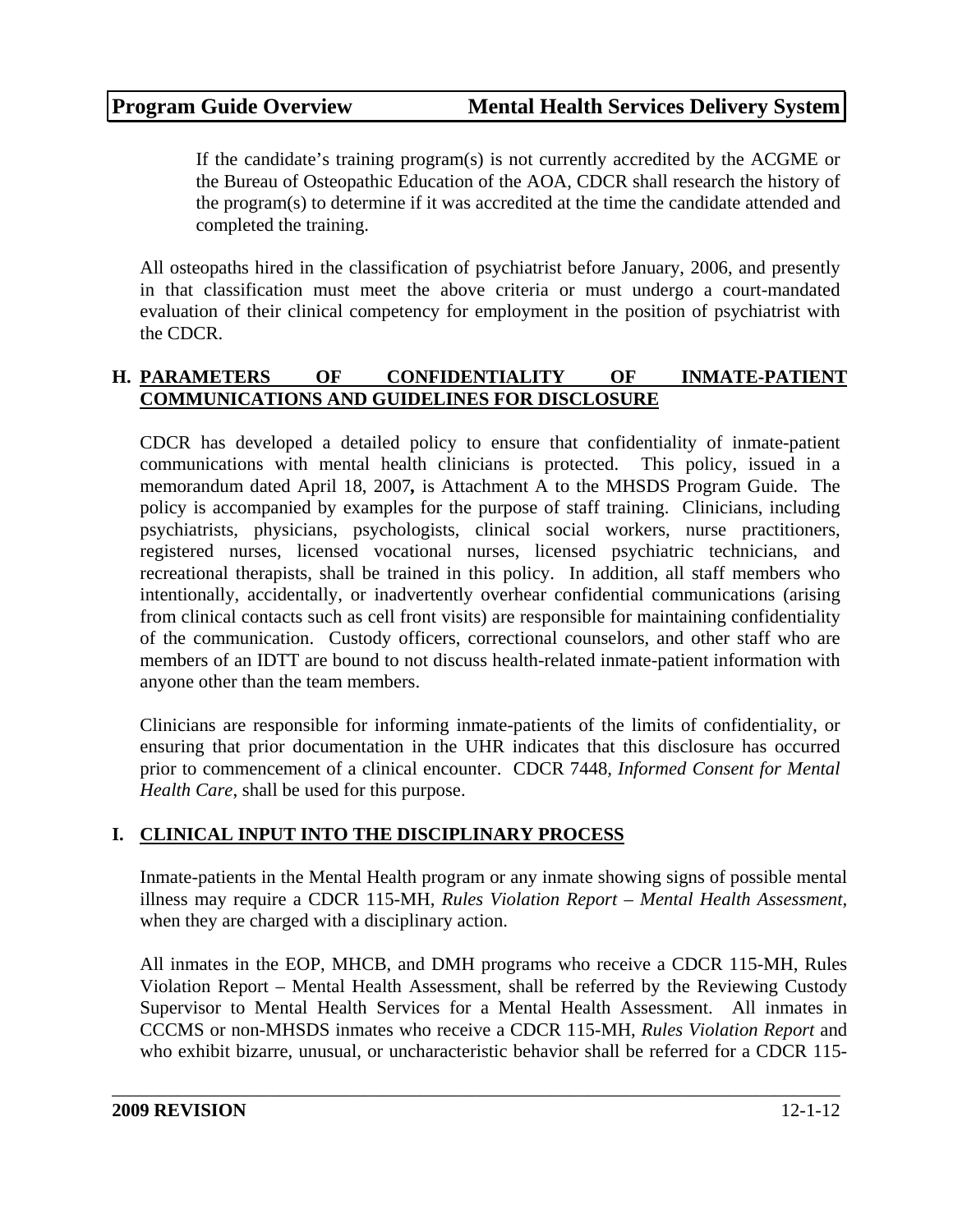MH *Rules Violation Report:* Mental Health Assessment. Inmates who receive a CDCR 115, *Rules Violation Report* for Indecent Exposure or Intentionally Sustained Masturbation Without Exposure shall be referred for a CDCR 115-MH *Rules Violation Report: Mental Health Assessment*.

A mental health clinician who is not the inmate's Primary Clinician shall review the relevant portions of the inmate's UHR and any other records deemed appropriate and shall evaluate the inmate in a non-confidential interview in a private setting. The findings shall be reported on a CDCR 115-MH, *Rules Violation Report: Mental Health Assessment*. The report must be returned to the Reviewing Custody Supervisor within 5 working days for non-MHSDS and CCCMS inmates (to allow time to assign a Staff Assistant) and within 15 calendar days for EOP, MHCB and DMH patients. The clinician shall determine the following:

- 1. Are there any mental health factors that would cause the inmate to experience difficulty in understanding the disciplinary process and representing his/her interests in the hearing that would indicate the need for the assignment of a Staff Assistant? **Note: All inmates in the EOP, MHCB, and DMH programs automatically have a Staff Assistant assigned.**
- 2. Did the inmate's mental disorder appear to contribute to the behavior that led to the Rules Violation Report?
- 3. If the inmate is found guilty of the offense, are there any mental health factors that the hearing officer should consider in assessing the penalty?

Refer to the "Inmate Disciplinary Process, Mental Health Assessment" manual (See Attachment B) and CDCR 115-MH, *Rules Violation Report: Mental Health Assessment*, for detailed instructions on completing this assessment and utilizing the information in the hearing process.

# **J. AUTOMATED TRACKING SYSTEM**

The Inmate Mental Health Identifier System (IMHIS) has been designed to track the movement of all inmate-patients receiving care in the MHSDS. The data entered into the system will be processed daily, so the system will maintain information regarding MHSDS inmate-patients current level of care as well as MHSDS inmate-patients transfers, discharges, and new cases. All institutions are to conduct a reconciliation of the inmate-patients housed in ASUs who require mental health treatment with the IMHIS codes for this specific population. It is very important that IMHIS information be as up to date as possible and daily updates to the IMHIS are mandatory.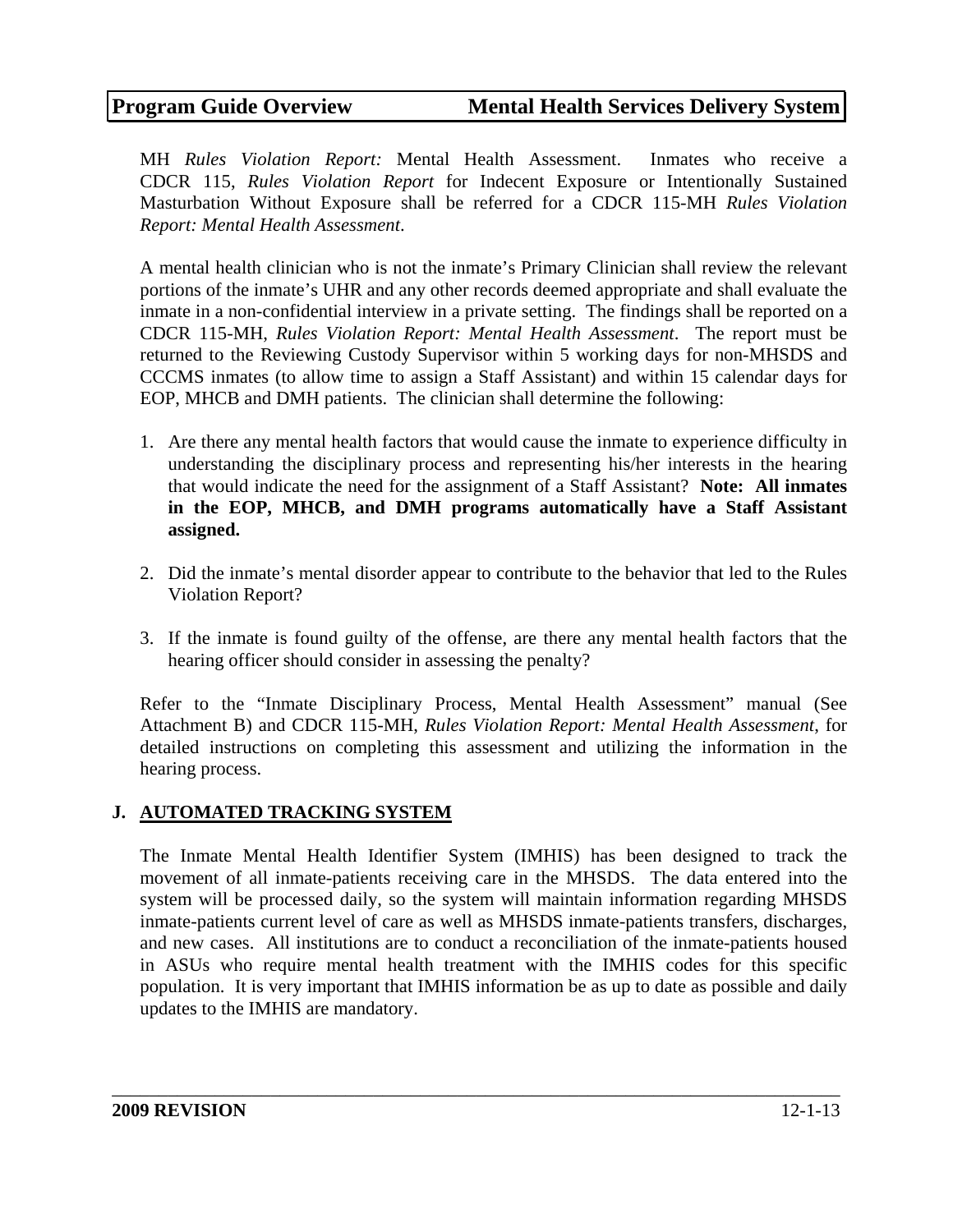# 3BU**K. MENTAL HEALTH TRACKING SYSTEM**

The Mental Health Tracking System (MHTS) is an automated program designed to track and record all pertinent mental health information for inmate-patients from the time they enter the MHSDS until they are released, paroled, or transferred out of the MHSDS and return to the general population. This institutional information management program is capable of tracking an inmate-patient's medication history, level of care changes, mental health staff contacts, current and previous DSM psychiatric diagnoses, latest Abnormal Involuntary Movement Scale score, status and information regarding current or past Keyhea orders, as well as other key data related to an inmate-patient's mental health treatment history. In addition, the MHTS is used to produce the Inmate Profile which documents suicide risk data and accompanies inmates whenever they are transferred between institutions to provide the receiving institution with suicide risk data and other initial MHTS input data. The MHTS is designed to track and aggregate data which serves as a basis for quality assurance and improvement activities at the Institutional and Departmental levels.

# **L. MENTAL HEALTH PLACEMENT CHRONO**

Each inmate who is assessed as having a serious mental disorder and is accepted into the MHSDS will have a CDCR 128-MH3, *Mental Health Placement Chrono* (MHPC) completed and entered into their UHR and Central File. This chrono indicates the inmate-patient's LOC, medication status, any behavioral alerts, and their GAF score. This information is entered daily into the IMHIS and the MHTS and is a critical component in the overall management of inmate-patients in the MHSDS. As long as an inmate-patient is in the MHSDS, they shall have a MHPC that reflects the inmate-patient's current status.

- At the RC, the MHPC shall be dated within 90 days of the Classification Staff Representative placement action. As inmate-patients usually spend less than 90 days in the RC, updates will not normally be required.
- In all other housing situations, no updates of the MHPC will be required unless there is a change in the level of care, or when the inmate-patient is being referred for transfer to another institution.

# 5BU**M. LEVEL OF CARE CHANGE /TRANSFER TIMELINES**

The following table summarizes the time frames which CDCR must meet for the transfer of MHSDS inmate-patients between levels of care, whether within the same institution or to another institution. More detail on the level of care change/transfer process is provided in the individual level of care sections of the Program Guide.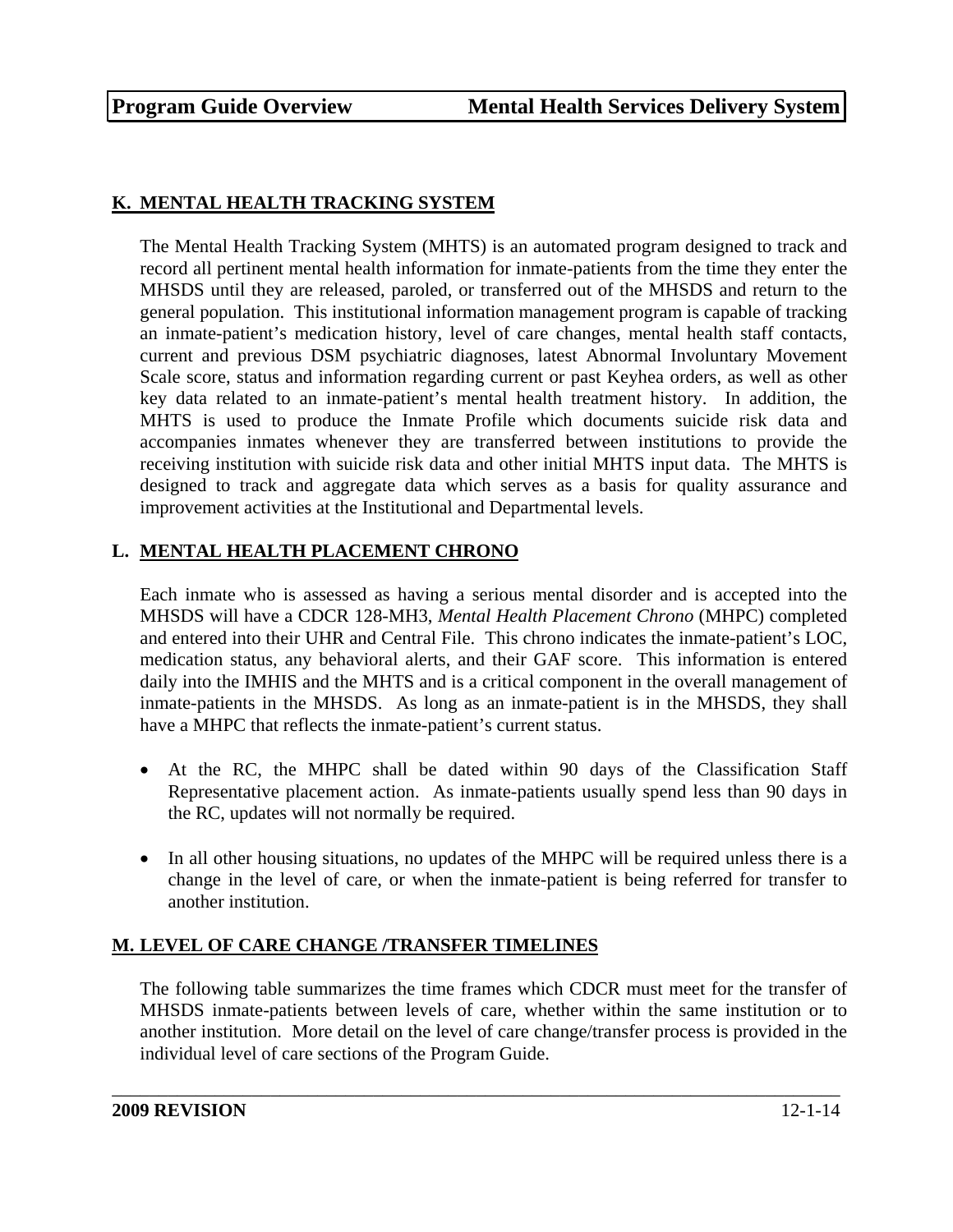The following definitions apply to the Transfer Timelines Table:

- "**Identification**:" The date that the inmate-patient is identified as requiring a higher LOC. The IDTT is responsible for identifying inmate-patients who are appropriate for discharge to a lower LOC, an increase from CCCMS to EOP LOC, or DMH intermediate care. An individual clinician may identify an inmate-patient as requiring initial admission into MHSDS at CCCMS or EOP LOC. A credentialed clinician may admit an inmate-patient to MHCB care. An individual clinician may refer an inmate-patient for DMH acute inpatient care.
- "**Referral**" within CDCR: The date the LOC change is documented on a Mental Health Placement Chrono, or the time the physician or clinical psychologist orders admission into a CTC.
- "**Referral**" to DMH: The date the completed referral packet is received by DMH by facsimile or overnight mail.
- "**Acceptance**" at DMH: The date the Clinical Assessment Team at DMH accepts the inmate-patient for placement at a DMH facility. Some inmate-patients may be placed on a waitlist pending bed availability after acceptance.
- "**Transfer**:" The date the inmate-patient is placed into the LOC and program to which s/he was referred.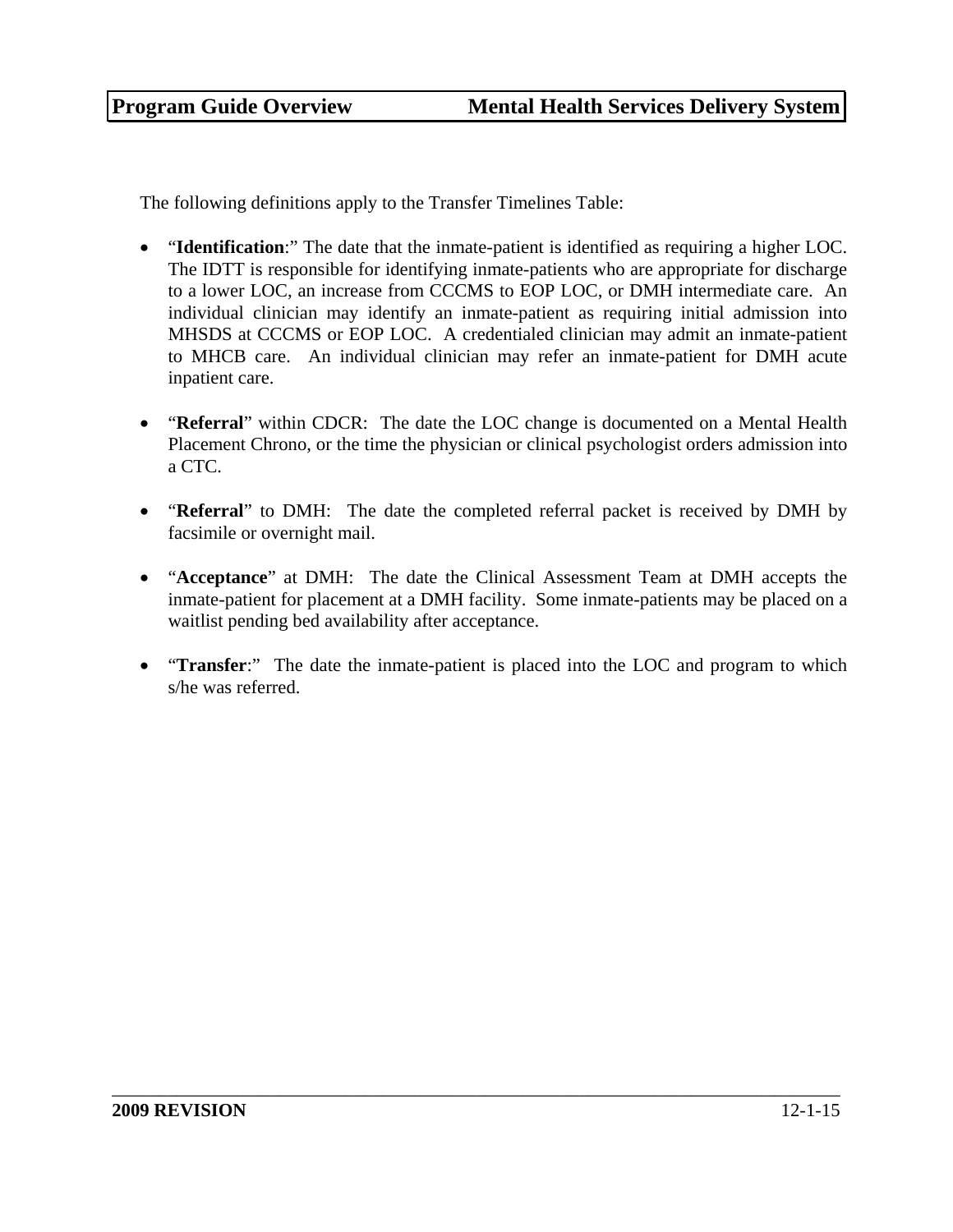| From:                                                                  | To:                                                 |                                                                                                                                                                                                                                                                                                                                                    |
|------------------------------------------------------------------------|-----------------------------------------------------|----------------------------------------------------------------------------------------------------------------------------------------------------------------------------------------------------------------------------------------------------------------------------------------------------------------------------------------------------|
| <b>Setting/Level of care</b>                                           | <b>Setting/Level of Care</b>                        | <b>Timeline for Transfer</b>                                                                                                                                                                                                                                                                                                                       |
| <b>RC/CCCMS</b>                                                        | Mainline/ CCCMS                                     | Within 90 days of referral; 60 days of<br>referral if clinically indicated                                                                                                                                                                                                                                                                         |
| <b>RC/EOP</b>                                                          | Mainline/EOP                                        | Within 60 days of referral; 30 days of<br>referral if clinically indicated                                                                                                                                                                                                                                                                         |
| Any setting/level of<br>care                                           | <b>MHCB</b>                                         | Within 24 hours of referral                                                                                                                                                                                                                                                                                                                        |
| Any institution/ level<br>of care                                      | <b>DMH</b><br>Acute<br>Any<br>placement             | Within ten days of referral, if accepted to<br>(Referral must be completed<br>DMH.<br>within two working days of identification.<br>Transport must be completed within 72<br>hours of bed assignment)                                                                                                                                              |
| Any institution/level<br>of care                                       | Intermediate<br>Care<br>Any<br><b>DMH</b> placement | Within 30 days of referral, if accepted to<br>(Referral must be completed<br>DMH.<br>within five working days of identification<br>by IDTT if inmate-patient consent is<br>obtained, and within ten working days of<br>identification if due process hearing is<br>Transport must be completed<br>required.<br>within 72 hours of bed assignment). |
| Mainline<br>(General<br>Population)/<br><b>CCCMS</b>                   | Mainline<br>(General<br>Population) /EOP            | Within 60 days of referral; 30 days of<br>referral if clinically indicated                                                                                                                                                                                                                                                                         |
| institutions<br>Desert<br>(CAL,<br>ISP,<br>CEN,<br>CVSP,<br>CCC)/CCCMS | <b>CCCMS</b>                                        | Within<br>days<br>if<br>30<br>inappropriately<br>transferred; otherwise 90 days of referral<br>or 60 days of referral if clinically<br>indicated                                                                                                                                                                                                   |
| institutions<br>Desert<br>(CAL,<br>CEN,<br>ISP,<br>CVSP, CCC)/EOP      | EOP                                                 | if<br>Within<br>21<br>days<br>inappropriately<br>transferred; otherwise 60 days of referral<br>or 30 days of referral if clinically<br>indicated                                                                                                                                                                                                   |
| <b>EOP ASU</b>                                                         | <b>EOP ASU Hub</b>                                  | Within 30 days of ASU placement or<br>referral to EOP level of care.                                                                                                                                                                                                                                                                               |
| <b>EOP ASU/ EOP ASU</b><br>Hub                                         | <b>PSU</b>                                          | Within 60 days of endorsement to PSU                                                                                                                                                                                                                                                                                                               |
| Outpatient<br>Housing<br>Unit                                          | <b>EOP</b>                                          | Within 30 days of endorsement to EOP                                                                                                                                                                                                                                                                                                               |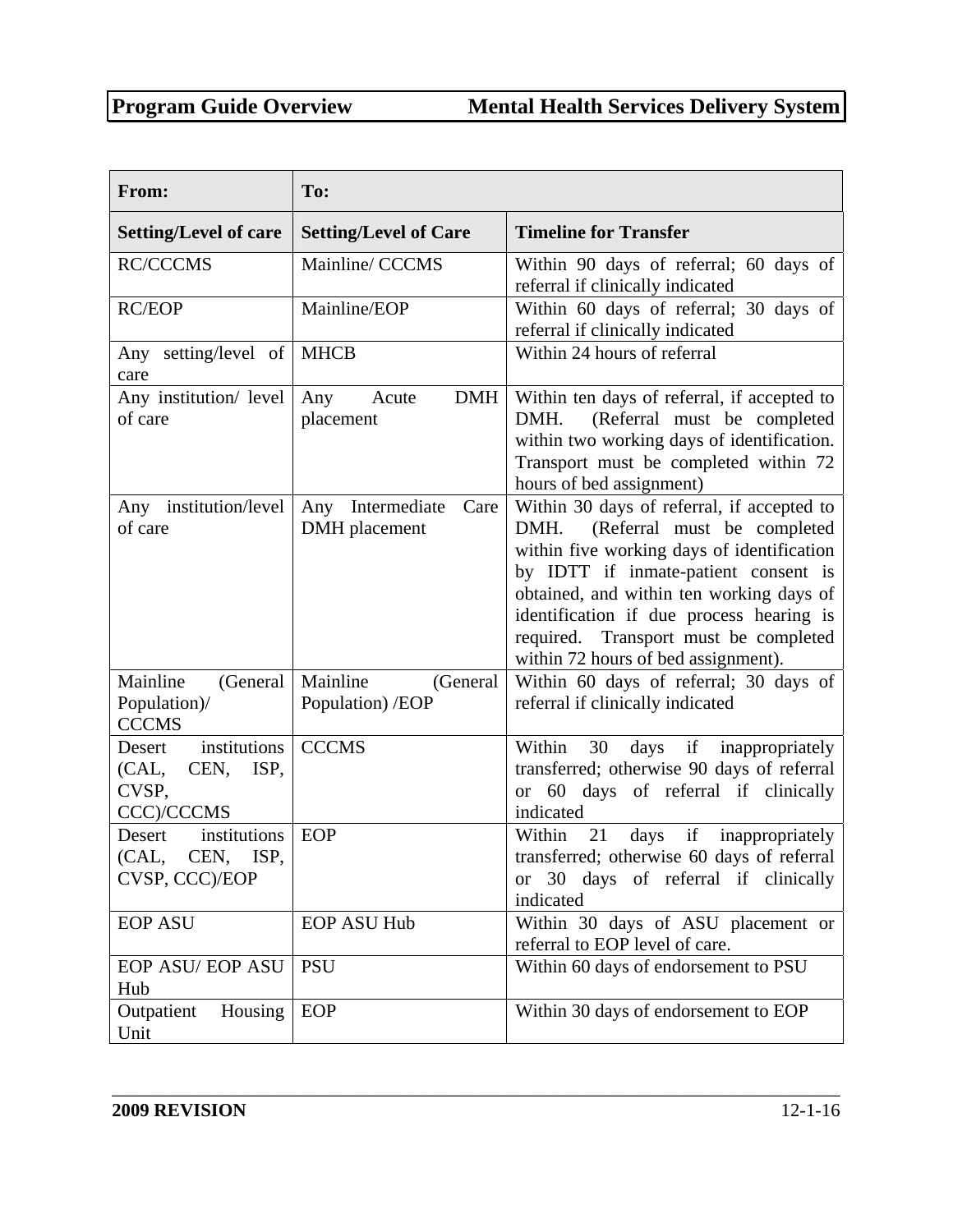### **N. PROGRAM GUIDE REVISION POLICY AND PROCEDURE**

The MHSDS Program Guide revisions shall occur annually. The revisions shall be presented to the Mental Health Program Subcommittee (MHPS) by January 31 of each year. The MHPS shall forward revisions to the appropriate authorities for approval.

All proposed revisions to the MHSDS Program Guide shall be submitted to the DCHCS Program Guide Coordinator (PGC). The PGC shall be designated by the DCHCS Chief of the Mental Health Program.

The PGC shall distribute proposed revisions to the Program Guide Focused Improvement Team (PG-FIT). The PG-FIT shall include at minimum:

- Program Guide Coordinator
- Chief Psychiatrist, Clinical Policy and Programs, DCHCS
- Chief Psychologist, Clinical Policy and Programs, DCHCS
- Assistant Deputy Director, or designee, DAI
- Supervising Attorney, or designee, Office of Legal Affairs

The PG-FIT shall be responsible for involving appropriate representatives from other CDCR Divisions and other appropriate consultants (e.g. representatives from field institutions) in decisions regarding any proposed revisions.

Where revisions may impact resources, the PG-FIT shall initiate evaluation of resource impact and/or request submission of a budget change proposal.

The PG-FIT shall meet as needed with the MHPS to make recommendations regarding revisions. The MHPS shall present the proposed revisions to the Quality Management Committee (QMC). The QMC will approve or disapprove each proposed revision. Approvals will be forwarded to the DCHCS Governing Body (GB). The PGC will record all changes approved by the GB.

Memoranda signed by the Deputy Director, DCHCS, shall implement emergent or courtordered substantive changes to the MHSDS Program Guide throughout the year. These memoranda shall be integrated into the annual revision of the MHSDS Program Guide document.